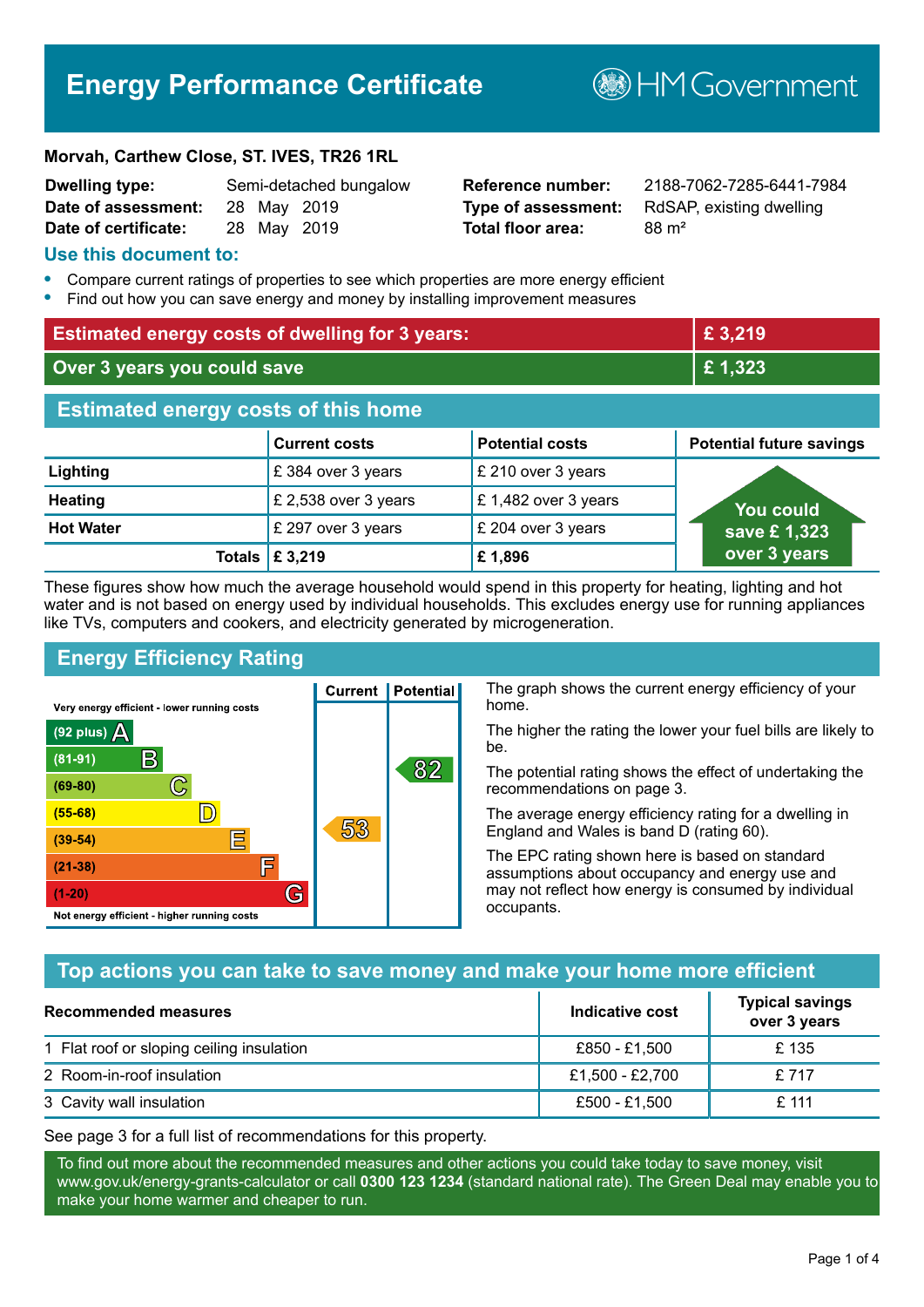| <b>Element</b>        | <b>Description</b>                             | <b>Energy Efficiency</b> |
|-----------------------|------------------------------------------------|--------------------------|
| Walls                 | Cavity wall, as built, no insulation (assumed) | ★★☆☆☆                    |
| Roof                  | Pitched, no insulation (assumed)               | $\star$ * * * *          |
|                       | Flat, no insulation (assumed)                  | $\star$ * * * *          |
|                       | Roof room(s), no insulation (assumed)          | *****                    |
| Floor                 | Suspended, no insulation (assumed)             |                          |
|                       | Solid, no insulation (assumed)                 |                          |
| Windows               | Fully double glazed                            | ★★★☆☆                    |
| Main heating          | Boiler and radiators, mains gas                | ★★★★☆                    |
| Main heating controls | Programmer, room thermostat and TRVs           | ★★★★☆                    |
| Secondary heating     | None                                           |                          |
| Hot water             | From main system                               | ★★★★☆                    |
| Lighting              | Low energy lighting in 18% of fixed outlets    | ★★☆☆☆                    |

#### **Summary of this home's energy performance related features**

Current primary energy use per square metre of floor area: 321 kWh/m² per year

The assessment does not take into consideration the physical condition of any element. 'Assumed' means that the insulation could not be inspected and an assumption has been made in the methodology based on age and type of construction.

See addendum on the last page relating to items in the table above.

#### **Low and zero carbon energy sources**

Low and zero carbon energy sources are sources of energy that release either very little or no carbon dioxide into the atmosphere when they are used. Installing these sources may help reduce energy bills as well as cutting carbon. There are none provided for this home.

#### **Your home's heat demand**

For most homes, the vast majority of energy costs derive from heating the home. Where applicable, this table shows the energy that could be saved in this property by insulating the loft and walls, based on typical energy use (shown within brackets as it is a reduction in energy use).

| <b>Heat demand</b>           | <b>Existing dwelling</b> | Impact of loft<br>insulation | Impact of cavity<br>wall insulation | Impact of solid<br>wall insulation |
|------------------------------|--------------------------|------------------------------|-------------------------------------|------------------------------------|
| Space heating (kWh per year) | 16,607                   | (1,226)                      | (806)                               | N/A                                |
| Water heating (kWh per year) | 2.174                    |                              |                                     |                                    |

You could receive Renewable Heat Incentive (RHI) payments and help reduce carbon emissions by replacing your existing heating system with one that generates renewable heat, subject to meeting minimum energy efficiency requirements. The estimated energy required for space and water heating will form the basis of the payments. For more information, search for the domestic RHI on the www.gov.uk website.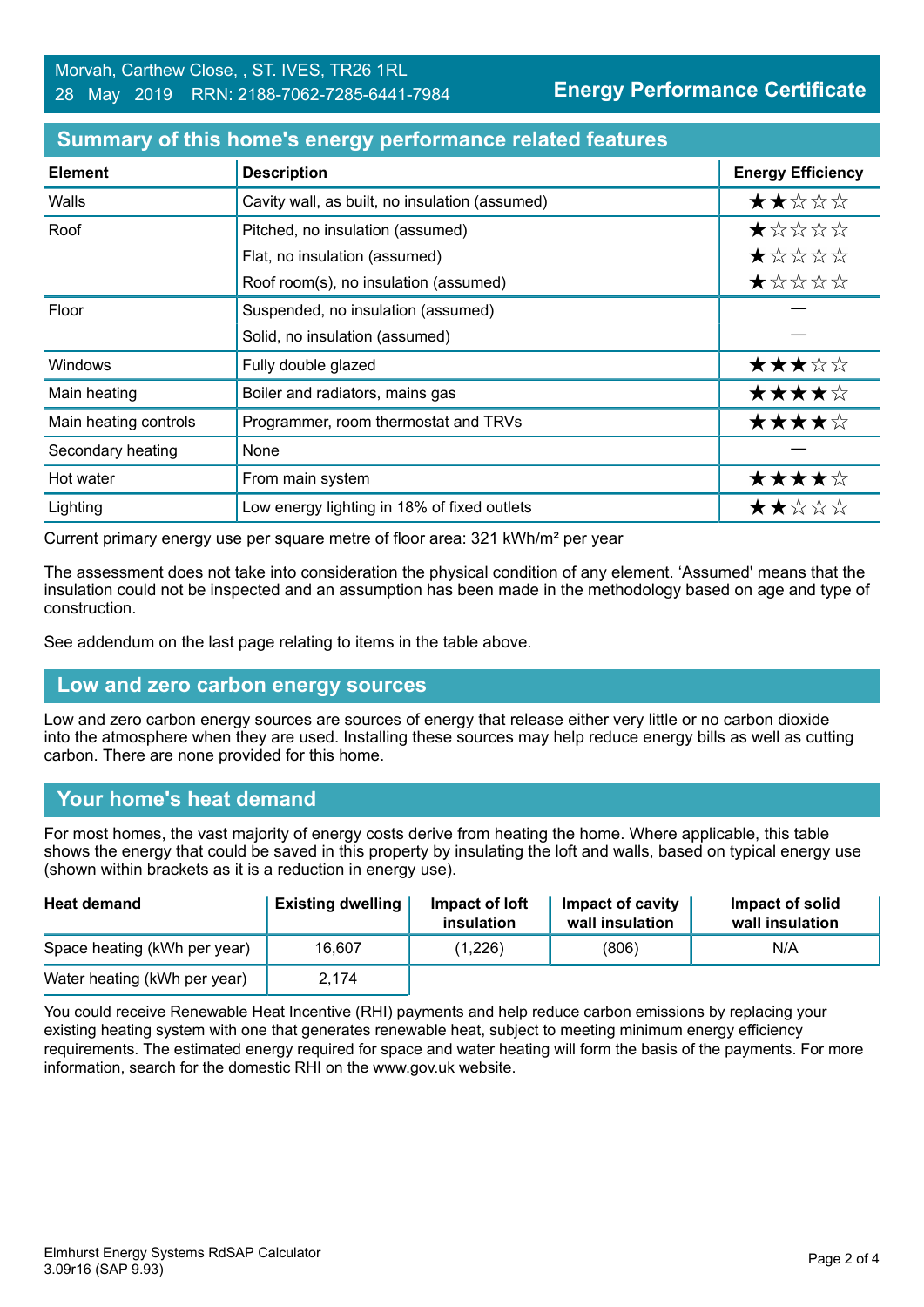#### Morvah, Carthew Close, , ST. IVES, TR26 1RL 28 May 2019 RRN: 2188-7062-7285-6441-7984

#### **Recommendations**

The measures below will improve the energy performance of your dwelling. The performance ratings after improvements listed below are cumulative; that is, they assume the improvements have been installed in the order that they appear in the table. Further information about the recommended measures and other simple actions you could take today to save money is available at www.gov.uk/energy-grants-calculator. Before installing measures, you should make sure you have secured the appropriate permissions, where necessary. Such permissions might include permission from your landlord (if you are a tenant) or approval under Building Regulations for certain types of work.

| <b>Recommended measures</b>               | <b>Indicative cost</b> | <b>Typical savings</b><br>per year | <b>Rating after</b><br>improvement |
|-------------------------------------------|------------------------|------------------------------------|------------------------------------|
| Flat roof or sloping ceiling insulation   | £850 - £1,500          | £45                                | <b>D55</b>                         |
| Room-in-roof insulation                   | £1,500 - £2,700        | £ 239                              | <b>D66</b>                         |
| Cavity wall insulation                    | £500 - £1,500          | £ 37                               | <b>D68</b>                         |
| Floor insulation (suspended floor)        | £800 - £1,200          | £ 35                               | C69                                |
| Low energy lighting for all fixed outlets | £45                    | £ 52                               | C71                                |
| Solar water heating                       | £4,000 - £6,000        | £ 32                               | C72                                |
| Solar photovoltaic panels, 2.5 kWp        | £3,500 - £5,500        | £ 361                              | <b>B82</b>                         |

#### **Alternative measures**

There are alternative measures below which you could also consider for your home.

**•** External insulation with cavity wall insulation

# **Opportunity to benefit from a Green Deal on this property**

Green Deal Finance allows you to pay for some of the cost of your improvements in instalments under a Green Deal Plan (note that this is a credit agreement, but with instalments being added to the electricity bill for the property). The availability of a Green Deal Plan will depend upon your financial circumstances. There is a limit to how much Green Deal Finance can be used, which is determined by how much energy the improvements are estimated to **save** for a 'typical household'.

You may be able to obtain support towards repairs or replacements of heating systems and/or basic insulation measures, if you are in receipt of qualifying benefits or tax credits. To learn more about this scheme and the rules about eligibility, call the Energy Saving Advice Service on **0300 123 1234** for England and Wales.